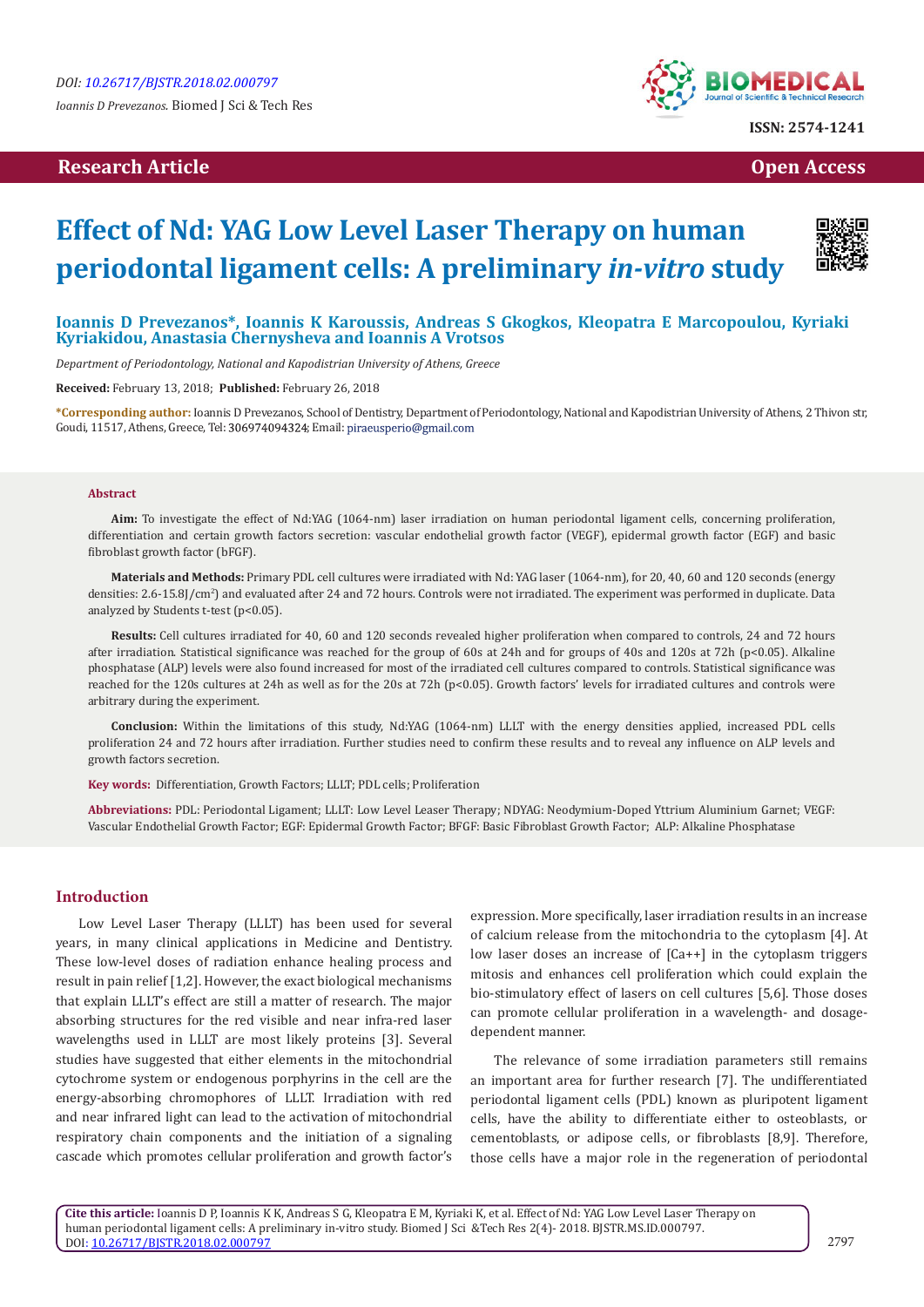tissues, lost from periodontal diseases. New cementum, new bone and new periodontal fibers can derive from those cells [10,11]. LLLT is mostly applied with diode lasers (810-980-nm) or neodymiumdoped yttrium aluminum garnet (Nd: YAG) lasers (1064-nm) [1]. Few studies, mostly using diodes, have focused on the influence of LLLT on PDL cells proliferation and differentiation, supporting a positive effect [12-15]. Nevertheless, literature data about the possible effect of Nd: YAG laser, are not sufficient. A positive upgrowth stimulation of PDL cells regenerative potential could be very important in both non-surgical and surgical periodontal therapy. Growth factors are protein molecules regulating cell proliferation and differentiation, which can lead to increased wound repair in clinical conditions.

EGF is a mitotic growth factor increasing chemotaxis while decreasing extracellular matrix production in the PDL cells [16]. On the contrary, it limits the differentiation, by expression of its receptor, EGF-R, which inhibits the differentiation process [17]. Studies have shown that VEGF is associated with bone remodeling, in particular with the proliferation [18] and differentiation of osteoclasts [19]. Regarding bFGF, it appears to promote the proliferation of PDL cells and osteoblasts in a dose-response pattern. In contrast, it does not appear to be related to cellular differentiation [20]. The aim of the present study was to investigate the possible effect of Low Level Nd: YAG (1064-nm) Laser irradiation on human PDL cells concerning proliferation, differentiation and certain growth factors expression [vascular endothelial growth factor (VEGF), epidermal growth factor (EGF) and basic fibroblast growth factor (bFGF)], known to promote mitosis and wound healing.

#### **Material and Methods**

#### **PDL Culture Establishment**

**Table 1:** Mean values, standard deviation (SD), level of statistical significance (p<0,05) per group and time point, concerning number of cells for irradiated and non-irradiated cells at 24 and 72 hours.

|         | 24 hours       |                         | p-value* vs<br>controls |
|---------|----------------|-------------------------|-------------------------|
|         | Sample No (N)  | <b>Mean values (SD)</b> |                         |
| control | 4              | 48750 (3775)            |                         |
| 20s     | 4              | 41500 (5000)            | 0.0599                  |
| 40s     | 4              | 68000 (32660)           | 0.2860                  |
| 60s     | $\overline{4}$ | 55250 (3304)            | 0.0411                  |
| 120s    | 4              | 62750 (25708)           | 0.3226                  |
|         | 72 hours       |                         |                         |
| control | $\overline{4}$ | 83500 (39879)           |                         |
| 20s     | 4              | 112000 (60155)          | 0.4597                  |
| 40s     | 4              | 177500 (21871)          | 0.0061                  |
| 60s     | $\overline{4}$ | 148000 (69224)          | 0.1575                  |
| 120s    | 4              | 147000 (21572)          | 0.0311                  |

Biopsies of periodontal ligaments were obtained from two extracted, due to orthodontic reasons premolars (free of carries and gingival inflammation), of two healthy non-smoking donors

(aged 24 and 26 years), under approved guidelines set by the Human Ethics Board of National and Kapodistrian University of Athens, School of Dentistry. The premolars were thoroughly washed with sterile saline and periodontal ligament tissues of roots' mid-thirds were removed with scalpels No15 (Table 1). Two primary cell cultures of periodontal ligament cells (PDL) were established 15 days after biopsies extraction. Cell cultures grew on standard conditions (5% CO $_2$  and 37oC, 85% humidity) in Dulbecco's Modified Eagle's Medium (DMEM; Gibco Grand Island, NY), supplemented with 10% fetal bovine serum (FBS, Grand Island, NY), 100U/ml penicillin G sodium, 100mg/ml streptomycin sulfate, and 250pg/ml amphotericin B (Gibco, Grand Island, NY).

PDL cells were trypsinized and seeded at 12-well (3.8cm2 surface) multiwall plates (10000cells/ml) in DMEM 10% fetal bovine serum (FBS). After the first passage (cells reached 80%– 85% confluence), cultures were subjected to immunomagnetic cell sorting using STRO-1 (BioLegend, San Diego, CA, USA) and anti-IgM Microbeads (Miltenyi Biotec, Bergisch Gladbach, Germany) according to the manufacturers' instructions (MACS; Miltenyi Biotec, Bergisch Gladbach, Germany), in order to determine the cells' type (periodontal ligament cells). All experiments were performed at 7th cells passage, in duplicate. Before laser irradiation, the medium of samples and controls was completely removed and replaced with serum free DMEM (Table 2).

**Table 2:** Mean values, standard deviation (SD), level of statistical significance (p<0,05) per group and time point, concerning Alkaline phosphatase levels (IU/lt) for irradiated and nonirradiated cells at 24 and 72 hours.

|         | 24 hours       |                            | p-value* vs<br>controls |
|---------|----------------|----------------------------|-------------------------|
|         | Sample No (N)  | <b>Mean values</b><br>(SD) |                         |
| control | $\overline{4}$ | 7.75(2.63)                 |                         |
| 20s     | $\overline{4}$ | 7.75(1.71)                 | 1.0000                  |
| 40s     | $\overline{4}$ | 9.5(3.51)                  | 0.4554                  |
| 60s     | $\overline{4}$ | 10.75 (2.99)               | 0.1823                  |
| 120s    | 4              | 13.25 (3.30)               | 0.0404                  |
|         | 72 hours       |                            |                         |
| control | 4              | 12 (3.92)                  |                         |
| 20s     | $\overline{4}$ | 18 (1.41)                  | 0.0280                  |
| 40s     | $\overline{4}$ | 15.5 (3.70)                | 0.2413                  |
| 60s     | $\overline{4}$ | 10.75(2.75)                | 0.6202                  |
| 120s    | 4              | 12.25 (1.71)               | 0.9106                  |

#### **Laser Irradiation**

Irradiation underwent using Nd: YAG laser device (1064-nm, DEKA® Smart file) with a fabricated hand piece (manipolo per terapia N40601). The laser beam was directed perpendicularly to the cell level from a distance of 5mm (Figure 1). Cultures were irradiated on day 0, for 20, 40, 60 or 120 seconds. Laser settings were: Power: 0.5W, Energy: 50mJ, Frequency: 10Hz, pulse duration≥700μsec. Energy densities were 2.6, 5.3, 7.9 and 15.8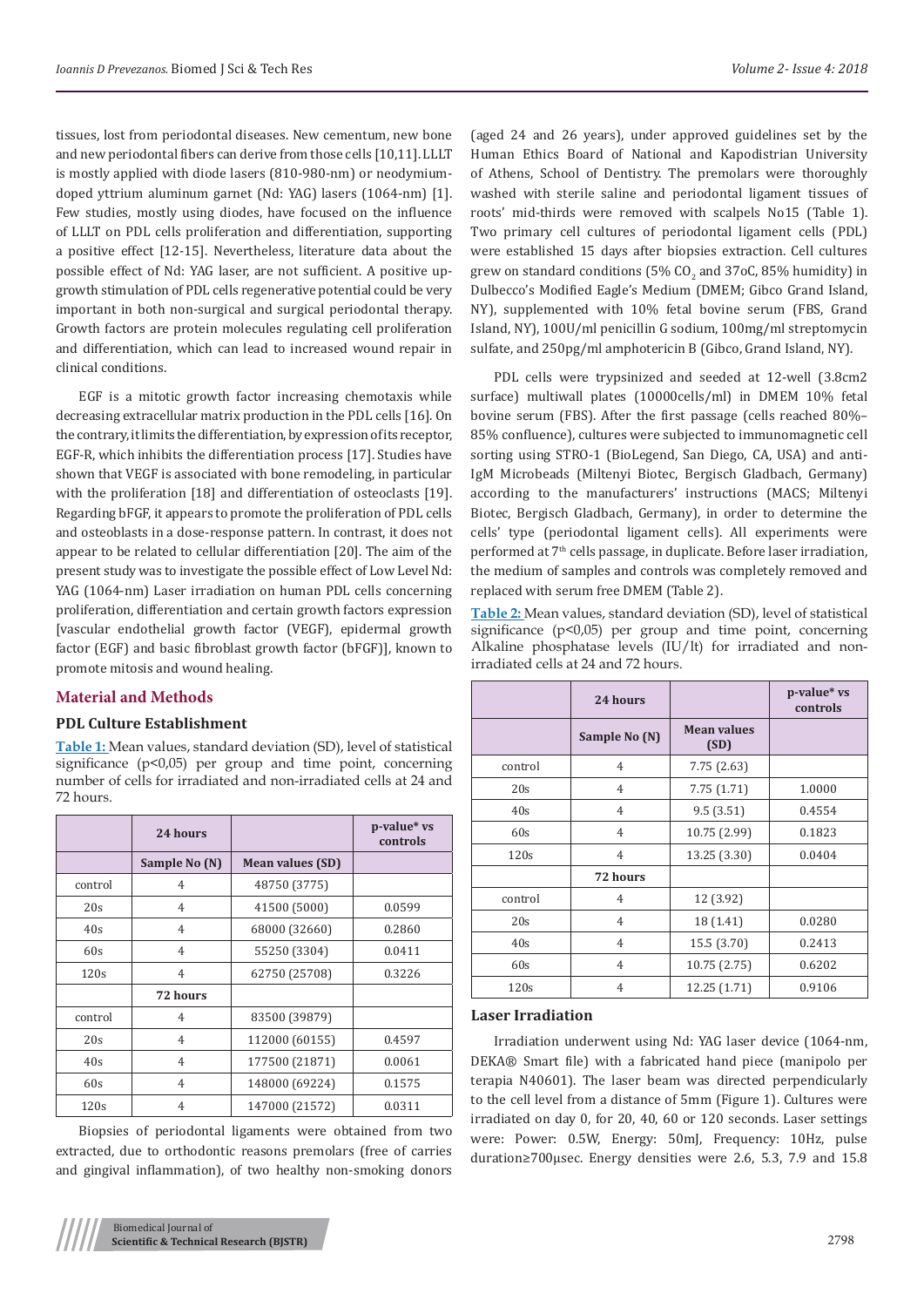J/cm2 for 20s, 40s, 60s and 120s respectively. The effect of laser irradiation on these primary cell cultures was evaluated after 24h and 72h. Non irradiated cell cultures were used as controls. The experiment was performed in duplicate.



**Figure 1:** PDL cells' culture irradiation using Nd: YAG laser and a special hand piece (manipolo per terapia N40601) from a distance of 5mm from cell layer.

#### **Proliferation Assessment**

In order to evaluate cells' proliferation, cell count was performed at the abovementioned time points for both irradiated and control samples. Cell count was performed with the use of inverted optical microscope (Zeis®) after thrypsinisation (0,05% thrypsin/EDTA in PBS for 5 minutes) and hemacytometer assisted cell counting, by an experienced blinded (the examiner was not aware of the treatment or each culture) biologist.

#### **Differentiation Assessment**

Alkaline phosphatase levels are a reliable marker of assessing the differentiation of those pluripotent cells into premature osteoblastic cells [21]. Alkaline phosphatase activity of irradiated and control PDL cells was detected using colorimetric assays. From every sample, 2ml of supernatant collected and mixed with a buffer of diethylamine (1mmol/l diethylamine, 0.5mmol/l Clorium Magnesium, pH: 9.8, 37oC) and pNPP (10mmol/ml p-nitro-phenylophosphoric acid). These mixed collections were incubated at 37οC for 40 minutes. Alkaline phosphatase activity was assessed with the use of a photometer at 405-nm, by estimation of p-nitrophenol absorption, and calculated in units (every unit corresponds in 1μmol/L paranitrophenol enfranchised every minute at 37oC and pH9,8, Calcium kit, Sigma-Aldrich and Procedure No. 0150, Stanbio Laboratory).

#### **Growth Factors Secretion**

Irradiated and control cultures were examined for growth factors secretion (VEGF, EGF and bFGF) by molecular techniques using Luminex technology at the established time points. Luminex's xMAP® (Multi-Analyte Profiling) technology, allows simultaneous analysis of up to 500 bioassays from a small sample volume, by reading biological tests on the surface of microscopic polystyrene beads called microspheres.

#### **Data Analysis**

To investigate differences in cells number between each test group and controls Students t-test was used. For the comparison

of growth factors levels (VEGF, EGF and bFGF) the change from the baseline measurements in each group was used and Students t-test was performed for the comparison between (Figure 1). All tests were two-sided and  $\alpha = 5\%$  level of statistical significance.

# **Results**

#### **Proliferation**

At the 24h time point most of the irradiated groups (40s, 60s and 120s or 5.3, 7.9 and 15.8J/cm2) showed higher cell population compared to controls, with the 60s group reaching statistically significant higher cell population (p<0.05). At the 72h time point, cell populations of all irradiated cultures (20s, 40s, 60s and 120s or  $(2.6, 5.3, 7.9, \text{and } 15.8$ J $/\text{cm}^2$ ) were higher compared to controls with the 40s and 120s groups reaching statistical significance ( $p$ <0.05). The minimum cells population was observed for the 20s cultures at 24h time point, whereas the maximum was observed for the 40s cell cultures at 72h time point (Figure 2 & 3) and (Table 1).



**Figure 2:** Bar chart referring to cells population for the irradiated and control cultures, at the established time points.



**Figure 3:** Photos taken from optical microscope (magnification x100) showing the control cell culture at the left picture and the 40s group culture at the right picture, 72 hours after laser irradiation.

#### **ALP Activity**

ALP levels were also increased at most of the irradiated cell cultures compared to controls. Irradiation for 20s and 120s led to a statistically significant increase of ALP levels compared to controls, 72h and 24h after irradiation respectively (p<0.05). The effect of laser irradiation is illustrated on (Figure 4) and (Table 2)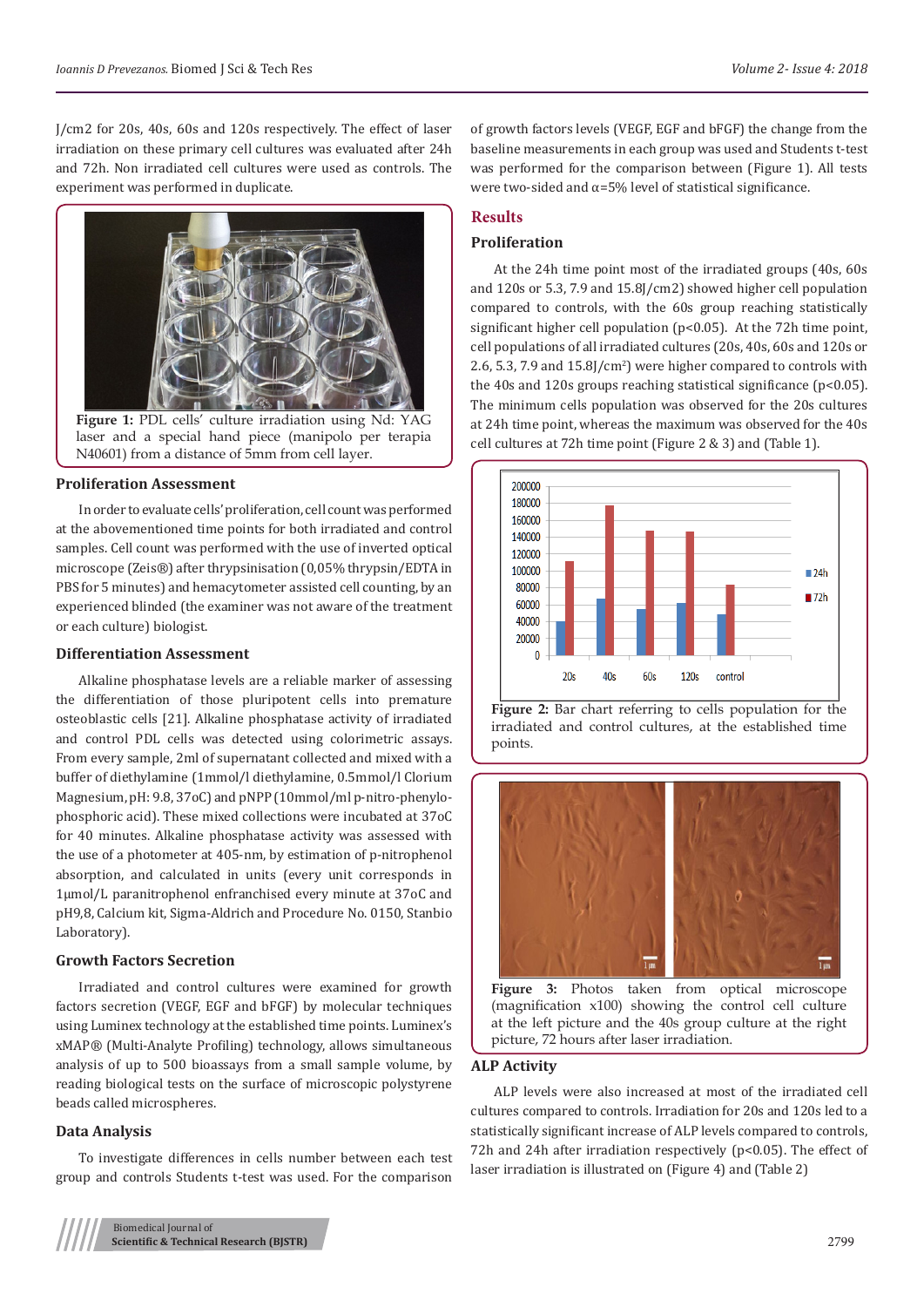

**Figure 4:** Bar chart referring to ALP levels (IU/lt) for the irradiated and control cultures at the established time points.



# **Growth Factor Expression**

**Figure 5:** Bar chart showing changes from baseline levels (70,75pg/ml) of EGF, 24 and 72 hours after irradiation.



**Figure 6:** Bar chart showing changes from baseline levels (9,5pg/ml) of b-FGF, 24 and 72 hours after irradiation.



The comparison of EGF, b-FGF and VEGF levels between irradiated and control cultures didn't show any statistically significant difference at the established time points. EGF levels of cultures irradiated for 40s increased from baseline at the 24 hour time point while the highest EGF levels were observed for the cultures irradiated for 60s, 72h after irradiation (Figure 5). Concerning b-FGF, 60s and 120s of irradiation led to the highest levels at 72 hours, which were additionally higher than controls (Figure 6). Finally, the VEGF levels for the cultures irradiated for 20s were the highest among the groups at the 24 hours time point (Figure 7).

#### **Discussion**

There is enough scientific evidence to support the positive effect of Low level laser irradiation on wound healing [2] and proliferative effect on fibroblasts and osteoblasts [22-25]. Due to the few evidence about LLLT effect on PDL cells, the present study intended to investigate the effect of the 1064-nm wavelength on the proliferation and differentiation of primary human PDL cell cultures. Our results demonstrate a positive on PDL cell proliferation for the groups of 40s, 60s and 120s, 24h after irradiation, while 72h after treatment, all energy densities led to an increased cell population compared to the controls. LLLT with ED of 7.9 J/cm2 led to a statistically significantly higher proliferation 24h after treatment while when ED's of 5.3 and 15.8 J/cm2 were applied, a statistical significance was reached at the 72h evaluation. These results imply that LLLT with the conditions applied were safe in terms of cells viability since no dead cells were observed under the microscope at any irradiated cell culture, nor at the controls. This finding is in contrast to the results of the only other study [14] that used Nd: YAG laser for LLLT on PDL cell cultures. Chen et al. [14] found a 100% cell viability for non-irradiated cells, while a viability of 97.7, 95.4, 89.7 and 85.1% (for 3.125, 6.25, 9.375 and 12.5 J/cm2 respectively) was reported for irradiated cell cultures.

It has to be noticed that the evaluation of cell viability was performed 5 days after laser application. Interestingly, similarly to our microscopic observation on the 3rd day after treatment, Chen et al. [15] did not find signs of dead cells in their cultures. Unfortunately, no data on cell proliferation were reported and the reason of cell death remained unclear. Moreover, our results are in accordance to the findings of Kreisler et al. [13], which used a diode GaAlAs (809-nm) laser to treat PDL cell cultures [13]. The EDs used in this study were: 1.96, 3.92 and 7.84 J/cm2. All energy densities applied contributed to a statistically significant increase of the proliferation rate 24h (p<0,001) and 72h (p<0,05) after irradiation, compared to controls. Furthermore, Soares et al. [26], found that LLLT with a diode laser (660 nm, 30 mW ED: 1.0 J/ cm<sup>2</sup>) has a significantly higher positive stimulatory effect on the proliferation of PDL cells [26]. The positive influence of LLLT on PDL cells proliferation is also supported by the findings of Choi et al. 2010, who reported a higher rate of proliferation, even though not statistically significant [12]. Finally, Ren et al, in a systematic review including 8 studies, concluded that the diode low-level laser showed positive effects on promoting PDL proliferation and osteogenic differentiation [27].

The present study is the first to our knowledge that investigated the influence of LLLT using a 1064-nm wavelength on ALP activity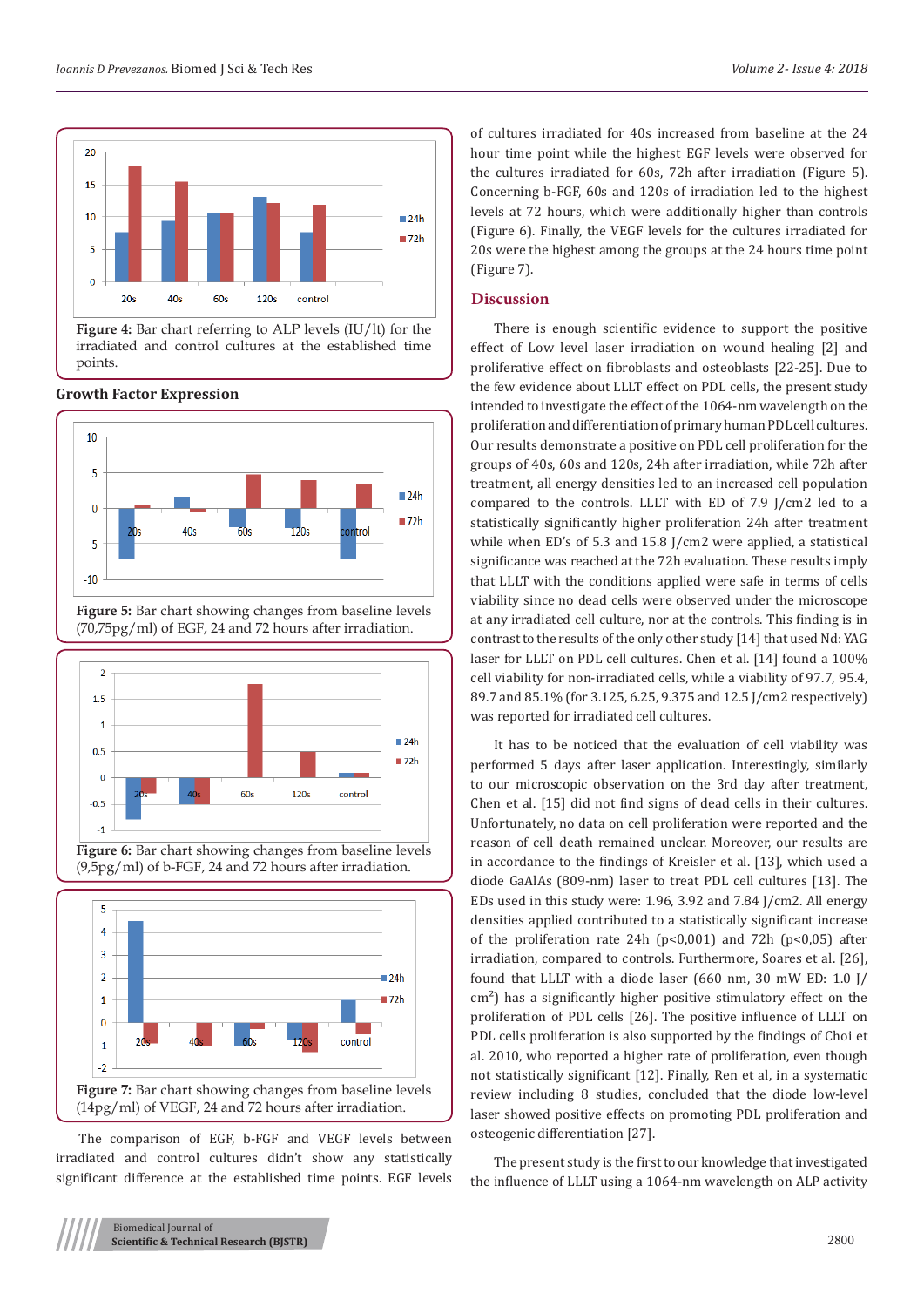of human PDL cell cultures. ALP levels were increased at most of the irradiated cell cultures compared to non-irradiated. Irradiation for 20s and 120s led to a statistically significant increase of ALP levels compared to controls, 72h and 24h after irradiation respectively (p<0.05). These findings are in agreement with the other study that reported on the effect of Diode lasers on the ALP activity of PDL cells. In the later investigation, Choi et al. reported that diode GaAlAs (810-nm) laser irradiation on PDL cells had a positive effect on ALP secretion [14]. In this experiment, PDL cells were irradiated with EDs of: 1.97, 3.94 and 5.91 J/cm2. ALP levels for all irradiated cell cultures were significantly higher compared to controls at 24, 48 and 72 hour time points. Data collection about VEGF, EGF and bFGF levels for irradiated cultures and controls were arbitrary during experiment and did not provide any conclusion. Molecular techniques performed, did not reveal any influence of the applied LLLTs on the selected growth factors secretion. One possible explanation for this may be either the small sample number or the specific growth factors selected whose regulation may not be affected by the certain laser settings.

The comparison of the studies focused on this issue reveals the heterogeneity in terms of wavelength, laser settings, optical fiber used, irradiation distance, methodologies etc. Nevertheless, it seems that LLLT does not lead to cell damage and certainly has a positive effect on human PDL cells. In the present study cells' irradiation was performed using a special hand piece, compared to what has been used in other studies. This hand piece provides a wider spot size, than the optical fibers (200-400nm), distributing uniformly the energy the irradiated surface. It would be of great clinical importance if increased differentiation of pluripotent PDL cells may be provoked in a tissue level, when periodontal tissue regeneration is intended. Ozcelik et al. [28] in a clinical study examined the possible additional clinical effect of LLLT on periodontal tissue regeneration with enamel matrix derivatives. Their results showed a significant positive effect on edema and pain reduction but not in other clinical parameters. The present study did not intend to elucidate in detail the effect of LLLT on human PDL cells. The Nd: YAG (1064-nm) is one of the commonly used lasers in Dentistry and Medicine. It is well documented about its safety and efficacy in therapeutically and surgical use. Considering the lack of evidence about Low Level Nd: YAG (1064-nm) Laser Therapy in PDL cells, this study aims to be the trigger for further research in that field.

#### **Conclusion**

Within the limitations of this study (small sample size), it may be concluded that LLLT on primary human PDL cell cultures using Nd: YAG (1064-nm) of certain energy densities increase cells proliferation 24 and 72 hours after irradiation. ALP activity may be positively affected at 24 and 72 hours, leading to cell differentiation of the investigated pluripotent mixed cell population. Further studies on higher sample sizes are needed to verify the Low Level Nd: YAG (1064-nm) Laser Therapy influence on PDL cells proliferation and differentiation, and to elucidate each biological pathway.

#### **References**

- 1. [Enwemeka CS, Parker JC, Dowdy DS, Harkness EE, Sanford LE, et al.](https://www.ncbi.nlm.nih.gov/pubmed/15345176) [\(2004\) The efficacy of low-power lasers in tissue repair and pain control:](https://www.ncbi.nlm.nih.gov/pubmed/15345176) [a meta-analysis study. Photomed Laser Surg 22\(4\): 323-329.](https://www.ncbi.nlm.nih.gov/pubmed/15345176)
- 2. [Woodruff LD, Bounkeo JM, Brannon WM, Dawes KS, Barham CD, et al.](https://www.ncbi.nlm.nih.gov/pubmed/15315732) [\(2004\) The efficacy of laser therapy in wound repair: a meta-analysis of](https://www.ncbi.nlm.nih.gov/pubmed/15315732) [the literature. Photomed Laser Surg 22\(3\): 241-247.](https://www.ncbi.nlm.nih.gov/pubmed/15315732)
- 3. Turner J, Hode L (1999) Low Level Laser Therapy. Clinical Practice and Scientific Background. Prima Books, Granges berg, Sweden.
- 4. [Karu T \(1989\) Photobiology of low-power laser effects. Health Phys](https://www.ncbi.nlm.nih.gov/pubmed/2651364) [56\(5\): 691-704.](https://www.ncbi.nlm.nih.gov/pubmed/2651364)
- 5. [Takac S, Stojanovic S \(1998\) Diagnostic and biostimulating lasers. Med](https://www.ncbi.nlm.nih.gov/pubmed/9720352) [Preg 51\(5-6\): 245-249.](https://www.ncbi.nlm.nih.gov/pubmed/9720352)
- 6. [Matic M, Lazetic B, Poljacki M, Duran V, Ivkov Simic M \(2003\) Low level](https://www.ncbi.nlm.nih.gov/pubmed/12899077) [laser irradiation and its effect on repair processes in the skin. Medicinski](https://www.ncbi.nlm.nih.gov/pubmed/12899077) [Pregled 56\(3-4\): 137-141.](https://www.ncbi.nlm.nih.gov/pubmed/12899077)
- 7. [Peplow PV, Chung TY, Baxter GD \(2010\) Laser photobiomodulation of](https://www.ncbi.nlm.nih.gov/pubmed/20666617) [proliferation of cells in culture: a review of human and animal studies.](https://www.ncbi.nlm.nih.gov/pubmed/20666617) [Photomedicine and Laser Surgery 28\(1\): 3-40.](https://www.ncbi.nlm.nih.gov/pubmed/20666617)
- 8. [Seo BM, Miura M, Gronthos S, Bartold PM, Batouli S, et al. \(2004\)](https://www.ncbi.nlm.nih.gov/pubmed/15246727) [Investigation of multipotent postnatal stem. Lancet 364\(9429\): 149-](https://www.ncbi.nlm.nih.gov/pubmed/15246727) [155.](https://www.ncbi.nlm.nih.gov/pubmed/15246727)
- 9. [Nagatomo K, Komaki M, Sekiya I, Sakaguchi Y, Noguchi K, et al. \(2006\)](https://www.ncbi.nlm.nih.gov/pubmed/16827724) [Stem cell properties of human periodontal ligament cells. J Periodontal](https://www.ncbi.nlm.nih.gov/pubmed/16827724) [Res 41\(4\): 303-310.](https://www.ncbi.nlm.nih.gov/pubmed/16827724)
- 10. [Flores MG, Yashiro R, Washio K, Yamato M, Okano T, et al. \(2008\)](https://www.ncbi.nlm.nih.gov/pubmed/19040584) [Periodontal ligament cell sheet promotes periodontal regeneration in](https://www.ncbi.nlm.nih.gov/pubmed/19040584) [athymic rats. J Clin Periodontol 35\(12\): 1066-1072.](https://www.ncbi.nlm.nih.gov/pubmed/19040584)
- 11. [Iwata T, Yamato M, Tsuchioka H, Takagi R, Mukobata S, et al. \(2009\)](https://www.ncbi.nlm.nih.gov/pubmed/19201461) [Periodontal regeneration with multi-layered periodontal ligament](https://www.ncbi.nlm.nih.gov/pubmed/19201461)[derived cell sheets in a canine model. Biomaterials 30\(14\): 2716-2723.](https://www.ncbi.nlm.nih.gov/pubmed/19201461)
- 12. [Choi EJ, Yim JY, Koo KT, et al. \(2010\) Biological effects of a semiconductor](https://www.ncbi.nlm.nih.gov/pubmed/20607054) [diode laser on human periodontal ligament fibroblasts. J Periodontal](https://www.ncbi.nlm.nih.gov/pubmed/20607054) [Implant Sci 40\(3\): 105-110.](https://www.ncbi.nlm.nih.gov/pubmed/20607054)
- 13. [Kreisler M, Christoffers AB, Willershausen B, d'Hoedt B \(2003\) Effect](https://www.ncbi.nlm.nih.gov/pubmed/12694435) [of low-level GaAlAs laser irradiation on the proliferation rate of human](https://www.ncbi.nlm.nih.gov/pubmed/12694435) [periodontal ligament fibroblasts: an in vitro study. J Clin Periodontol](https://www.ncbi.nlm.nih.gov/pubmed/12694435) [30\(4\): 353-358.](https://www.ncbi.nlm.nih.gov/pubmed/12694435)
- 14. [Chen YJ, Jeng JH, Jane Yao CC, Chen MH, Hou LT, et al. \(2005\) Long-term](https://www.ncbi.nlm.nih.gov/pubmed/15685604) [effect of pulsed Nd:YAG laser irradiation on cultured human periodontal](https://www.ncbi.nlm.nih.gov/pubmed/15685604) [fibroblasts. Lasers Surg Med 36\(3\): 225-233.](https://www.ncbi.nlm.nih.gov/pubmed/15685604)
- 15. [Wu JY, Chen CH, Yeh LY, Yeh ML, Ting CC, et al. \(2013\) Low-power laser](https://www.ncbi.nlm.nih.gov/pubmed/23788285) [irradiation promotes the proliferation and osteogenic differentiation of](https://www.ncbi.nlm.nih.gov/pubmed/23788285) [human periodontal ligament cells via cyclic adenosine monophosphate.](https://www.ncbi.nlm.nih.gov/pubmed/23788285) [Int J Oral Sci 5\(2\): 85-91.](https://www.ncbi.nlm.nih.gov/pubmed/23788285)
- 16. [Matsuda N, Lin WL, Kumar NM, Cho MI, Genco RJ \(1992\) Mitogenic,](https://www.ncbi.nlm.nih.gov/pubmed/1625151) [chemotactic, and synthetic responses of rat periodontal ligament](https://www.ncbi.nlm.nih.gov/pubmed/1625151) [fibroblastic cells to polypeptide growth factors in vitro. J Periodontol](https://www.ncbi.nlm.nih.gov/pubmed/1625151) [63\(6\): 515-525.](https://www.ncbi.nlm.nih.gov/pubmed/1625151)
- 17. [Matsuda N, Kumar NM, Ramakrishnan PR, Lin WL, Genco RJ, et al. \(1993\)](https://www.ncbi.nlm.nih.gov/pubmed/8368952) [Evidence for up-regulation of epidermal growth-factor receptors on rat](https://www.ncbi.nlm.nih.gov/pubmed/8368952) [periodontal ligament fibroblastic cells associated with stabilization of](https://www.ncbi.nlm.nih.gov/pubmed/8368952) [phenotype in vitro. Arch Oral Biol 38\(7\): 559-569.](https://www.ncbi.nlm.nih.gov/pubmed/8368952)
- 18. [Kodama I, Niida S, Sanada M, Yoshiko Y, Tsuda M, et al. \(2004\) Estrogen](https://www.ncbi.nlm.nih.gov/pubmed/14969389) [regulates the production of VEGF for osteoclast formation and activity in](https://www.ncbi.nlm.nih.gov/pubmed/14969389) op/op mice. [J Bone Miner Res 19\(2\): 200-206.](https://www.ncbi.nlm.nih.gov/pubmed/14969389)
- 19. [Niida S, Kaku M, Amano H, Yoshida H, Kataoka H, et al. \(1999\) Vascular](https://www.ncbi.nlm.nih.gov/pubmed/10432291) [endothelial growth factor can substitute for macrophage colony-](https://www.ncbi.nlm.nih.gov/pubmed/10432291)